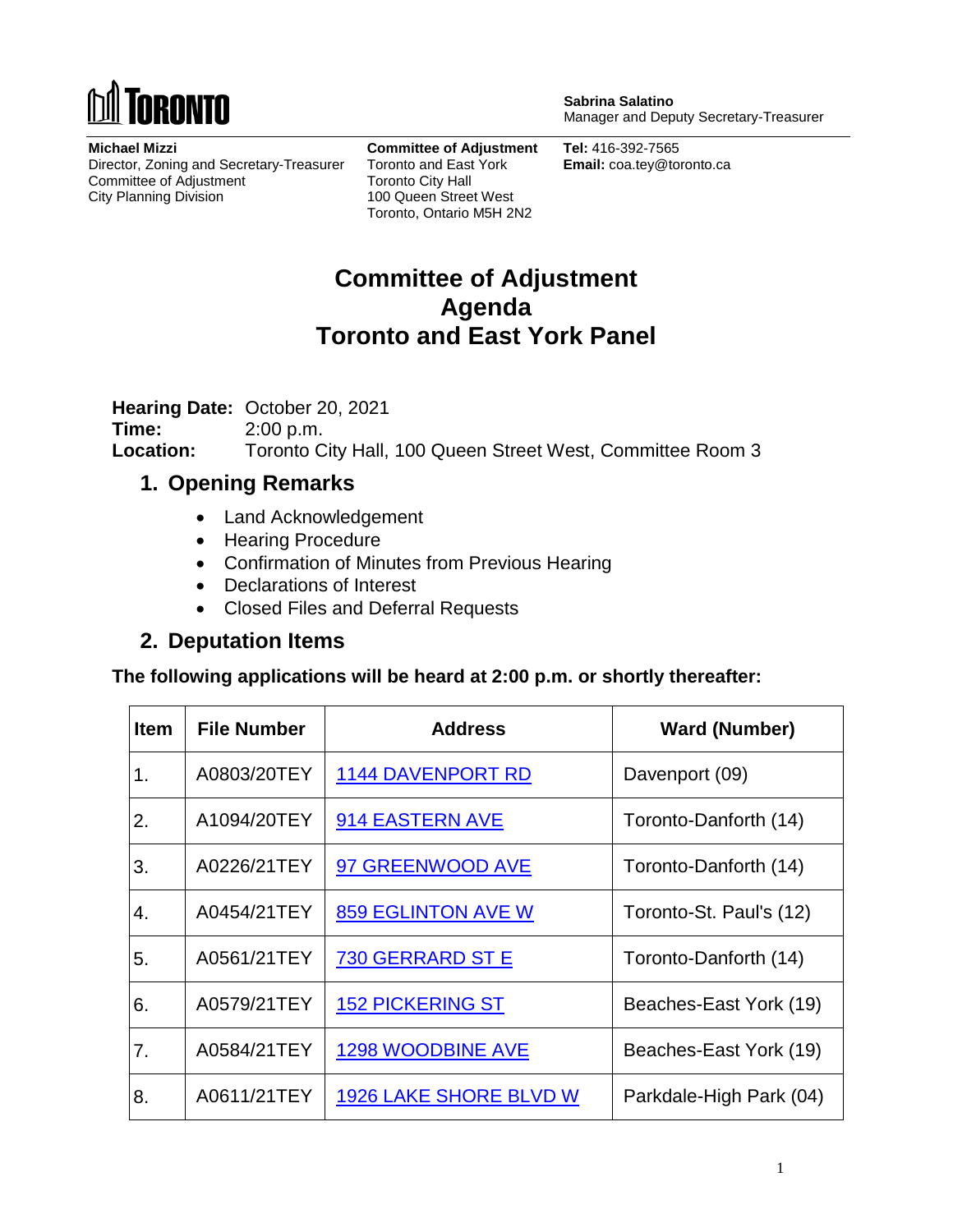| <b>Item</b> | <b>File Number</b> | <b>Address</b>                | <b>Ward (Number)</b>     |
|-------------|--------------------|-------------------------------|--------------------------|
| 9.          | A0612/21TEY        | <b>1926 LAKE SHORE BLVD W</b> | Parkdale-High Park (04)  |
| 10.         | A0628/21TEY        | <b>15 WALES AVE</b>           | University-Rosedale (11) |
| 11.         | A0635/21TEY        | <b>19 AMELIA ST</b>           | Toronto Centre (13)      |
| 12.         | A0636/21TEY        | <b>24 ROSTREVOR RD</b>        | Toronto-St. Paul's (12)  |
| 13.         | A0637/21TEY        | <b>64 ALVIN AVE</b>           | Toronto-St. Paul's (12)  |
| 14.         | A0653/21TEY        | <b>7 ISLEWORTH AVE</b>        | Beaches-East York (19)   |
| 15.         | A0691/21TEY        | <b>21 GLEN DAVIS CRES</b>     | Beaches-East York (19)   |

**The following applications will be heard at 3:30 p.m. or shortly thereafter:**

| <b>Item</b> | <b>File Number</b> | <b>Address</b>             | <b>Ward (Number)</b>     |
|-------------|--------------------|----------------------------|--------------------------|
| 16.         | A0693/21TEY        | <b>78 HILLCREST DR</b>     | Toronto-St. Paul's (12)  |
| 17.         | A0694/21TEY        | <u>155 STRATHEARN RD</u>   | Toronto-St. Paul's (12)  |
| 18.         | A0701/21TEY        | <b>19 BORDEN ST</b>        | University-Rosedale (11) |
| 19.         | A0710/21TEY        | <b>459 CALEDONIA RD</b>    | Davenport (09)           |
| 20.         | A0759/21TEY        | <b>30 METCALFE ST</b>      | Toronto Centre (13)      |
| 21.         | A0783/21TEY        | <b>15 DONCASTER AVE</b>    | Beaches-East York (19)   |
| 22.         | A0788/21TEY        | <b>106 LAPPIN AVE</b>      | Davenport (09)           |
| 23.         | A0793/21TEY        | 317 HEATH ST E             | University-Rosedale (11) |
| 24.         | A0794/21TEY        | 2928-2930 DUNDAS ST W      | Parkdale-High Park (04)  |
| 25.         | A0822/21TEY        | <b>168 HAMMERSMITH AVE</b> | Beaches-East York (19)   |
| 26.         | A0830/21TEY        | <b>18 RADFORD AVE</b>      | Parkdale-High Park (04)  |